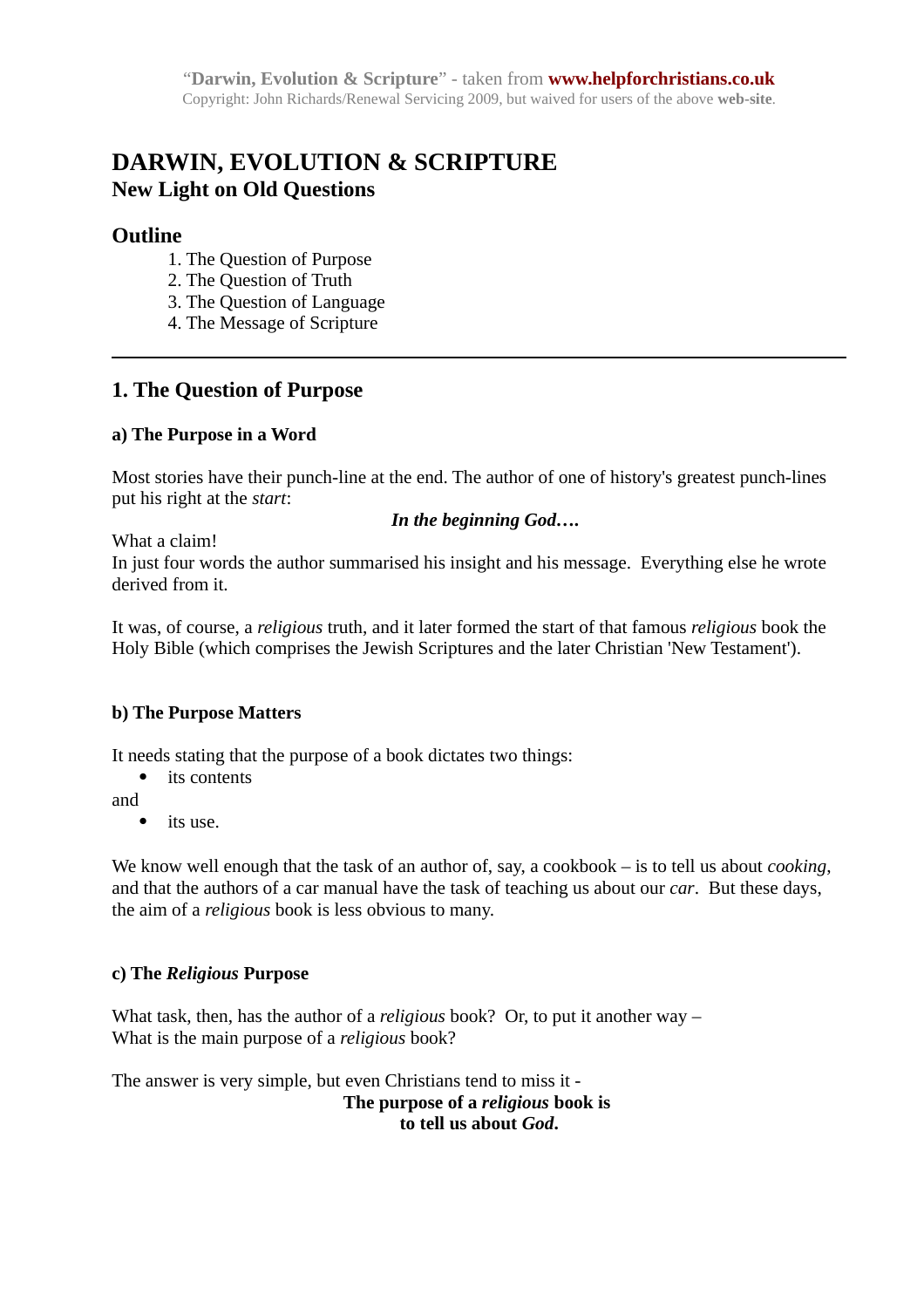Put like that, it's pretty obvious. However, some folk (who would automatically know the purpose of a cookbook or a car manual and would use them appropriately) don't know really what the Bible is for, so they're unable to use it properly.

Considerable misunderstandings arise – among Christians and non-Christians alike – because people start using the Bible, a religious book, without really knowing its purpose. That's as silly as attempting to use a car manual for cooking a meal.

A reliable book can only be reliable if it is used for the purpose it was written.

The Bible is a particularly reliable book because it is divinely inspired, but – like any other book – it is only reliable if we use it correctly, i.e. as writing to tell us about God.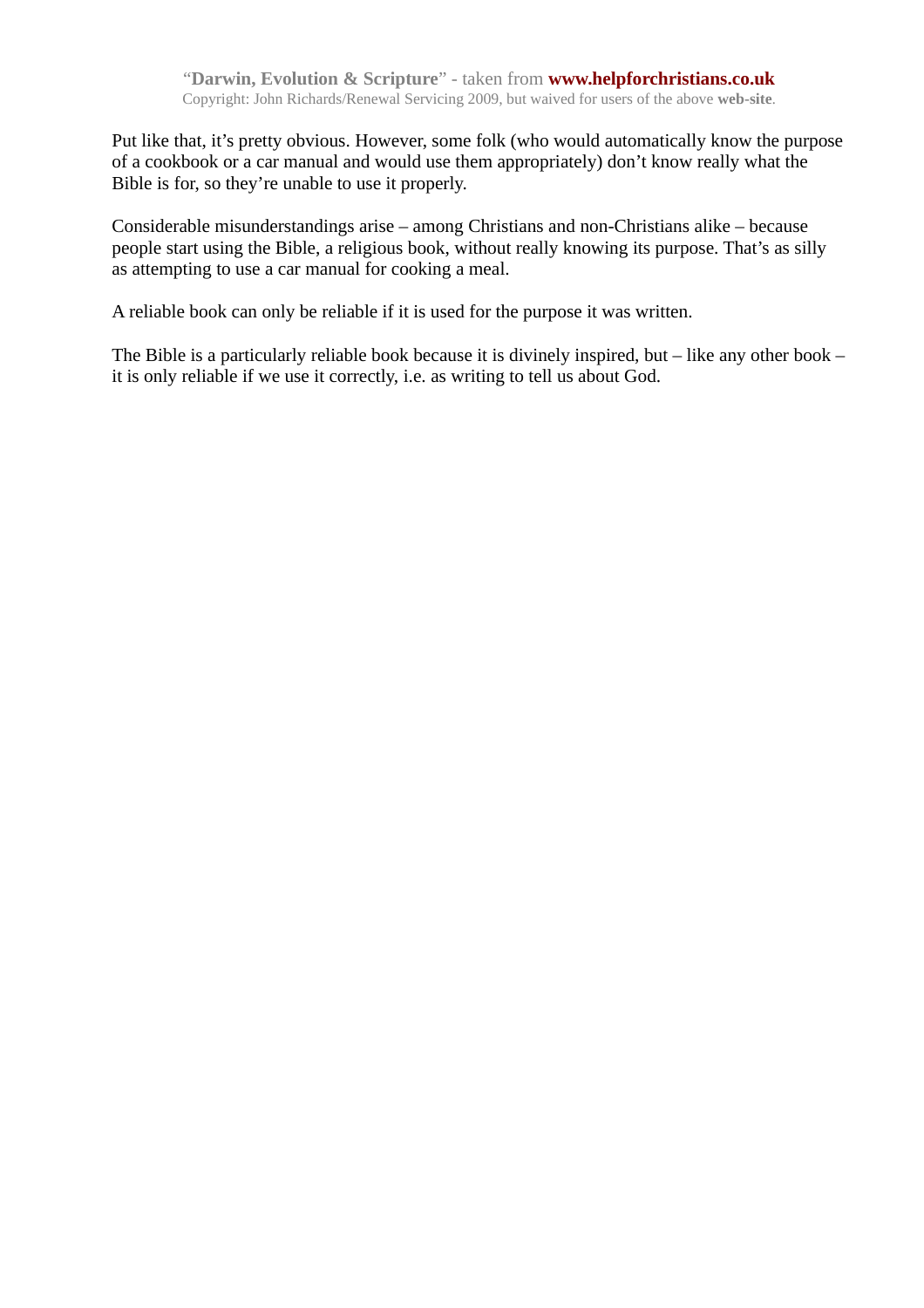## **2. The Question of Truth**

### **a) The Bible is True**

Christians are united in the importance they attach to the Holy Bible, because it is the main source by which God's revelation of himself in the person of Jesus Christ can be read. In a word: it tells us the **truth** about God. Reading the Bible is literally a 'revelation', since it reveals God to us.

When new Christians enjoy a personal encounter with the now-living and ever-present Jesus Christ, the Bible leaps into prominence because it explains it! They might well say, 'What the Bible says about Jesus I have now experienced! It's *true*!' Such a wonderful experience is like a colour-blind person reading a book about red roses, and having their colour-vision restored: "Oh – *that's* what 'red' is really like!"

Glorious and important as it is, it is not enough for Christian experience simply to convince believers that the Bible is 'true'. Unless they ask a further question, they will tend to treat it as an infallible encyclopaedia and not as a *religious* book at all! (You sometimes meet Christians who have wrongly deduced that the Bible is authoritative about *everything*! – see next section.)

### **b) The Further Question**

So, once we claim that 'the Bible is True', next must come the vital question: **What is it true** *about***?**

Since the Bible has a limited purpose – to reveal God to us - its scope and authority is obviously limited. Common sense tells us this. Scripture does not tell me how to cook a pizza or how to programme my computer. Nor does it give clear guidance on a cure for cancer or on the disposal of nuclear waste.

The Bible does not fail me if I ask it questions about such topics, it is I who fail the Bible by demanding of it answers to questions it was not designed to answer! The fault is mine. To return to the examples given earlier. A car handbook may be completely accurate and reliable, but it is not reliable if I use it as a cookbook! If a book is 'true', its truth is confined to its purpose. A car handbook is unlikely to be 'true' about cooking! A *religious* book is true about religious things, not about everything.

You have to ask a *religious* book *religious questions* if you want it to be useful. Like any other book, the truth and reliability of the Bible lies *within the limits of its purpose.* It is not a divine encyclopaedia, but a *religious* book with a *religious* aim, which gives truthful *religious* answers to *religious* questions. (And what a blessing that is to us!)

Scientists, of course, use *scientific* books. In their professional capacity, they have no use for religious books which concern realities far beyond the scope of their investigations. It is hardly surprising that so many scientists have little or no idea about the purpose of a religious book, or understand its distinctive use of language (see below). There are, unfortunately, Christians of whom the same could be said!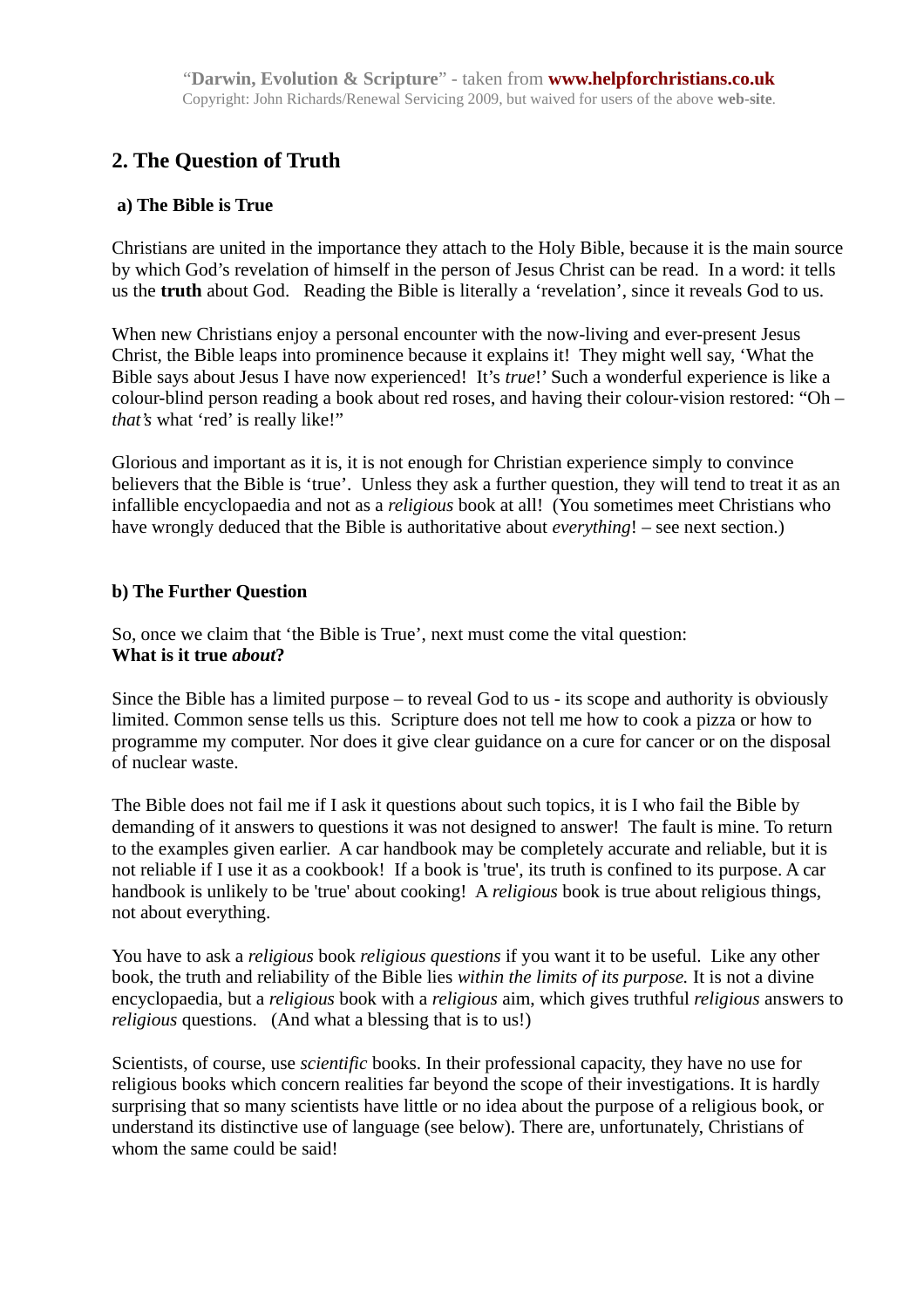### **c) The Hierarchy of Truth**

A written account of anything will have items of varying priorities. Some items will be, as the saying goes, 'central to the plot', while others may add little to it. Passages of teaching may include 'key' lines or verses that sum-up great themes, but may also have other verses that are only secondary, or relatively incidental.

To affirm the authority and divine inspiration of Scripture does not require the believer to reject the ordinary characteristics of written accounts. All down the ages, Christians have had 'favourite texts'. These are the verses which most sharply put into focus the themes of Scripture.

John 3:16 is a famous example:

### *For God so loved the world that he gave his only Son, so that everyone who believes in him may not perish but may have eternal life.*

The verse: *…there were shepherds living in the fields, keeping watch over their flock by night* [Luke 2:8] may be equally well-known, but does not have the same standing in Christian teaching and devotion as St. John's famous verse. This is where the concept of the 'hierarchy of truth' comes in. Both John's verse and Luke's verse are 'true', but Christians have always given John's verse precedence because it is closest to the purpose of Scripture - it tells us about God.

A verse like *When Herod…sent and killed all the children in and around Bethlehem…* [Matthew 2:16] stands lower still on the 'ladder' which we call the 'hierarchy of truth'. It tells us about Herod, but it does not tell us about God.

As the Spirit leads us into all truth [see John 16:13] so we begin to discern the great truths from the lesser truths, and which truth lies where within the breadth of God's revelation.

This brings us to the question of language - on which so much depends.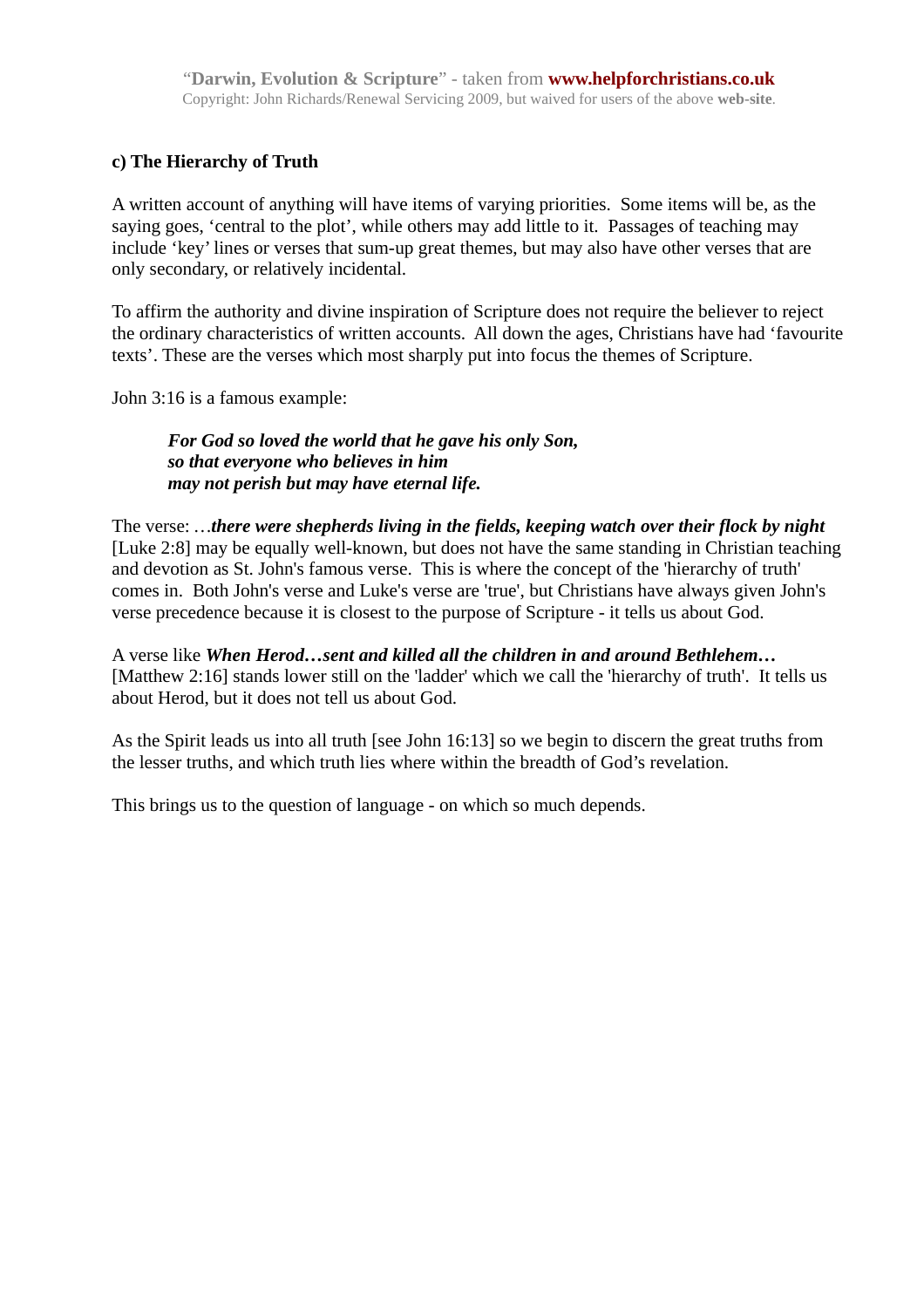## **3) The Question of Language**

### **a) Two Languages**

Just as the most effective language for the scientist is *scientific* language, so the most useful language for religion is *religious* language.

The false division in education between Sciences and the Arts means that many people cannot understand both languages with equal ease. But the language of accurate observation and analysis differs greatly from the language necessary for significance and meaning.

Christians need not apologise for their use of non-scientific language, since so much of everyday life requires its use. Life almost runs on such non-scientific concepts as *thanks, love, hope, commitment, purpose,* and *pleasure*.

### **b) Religious Language**

Since religion often has invisible themes, religious language frequently has to use words and phrases that can only *point to* invisible realities. (Some of the technical terms for such usage are: simile, metaphor, parable and analogy.)

A familiar example of such 'pointing-words' among Jews and Christians is to liken God to a *shepherd,* a *king,* or a *father.* God is, of course, neither one nor all of these.

Such words cannot

*describe* him,

they can only

*point towards* him. (I will comment on the use of 'him' below.)

#### **c) Pointer-words**

The more pointer-words we have, the richer picture we get, and the greater our knowledge of God. That is why the Biblical authors almost swamp us with pointer-words about the God whom they are revealing to us.

Here are some of their pointer-words: *shepherd, king, lord, law-giver, judge, advocate, potter, father, vine-grower, husband, lover, singer, friend, builder, farmer, sower, harvester, thresher, metalworker, tent-maker, knitter, maker of clothes, gardener, house cleaner, instructor, teacher, composer, healer, helper, protector, comforter, saviour, fortress, rock, light, fire, lion, leopard, eagle, bear, hen –* and the most unlikely of all [Psalm 78:65] – a *drunken soldier*!

Such a rich and diverse selection prevents most readers from the error of shrinking God down to something he is merely likened to!

There's nothing odd about the use of pointer-words. They are quite usual.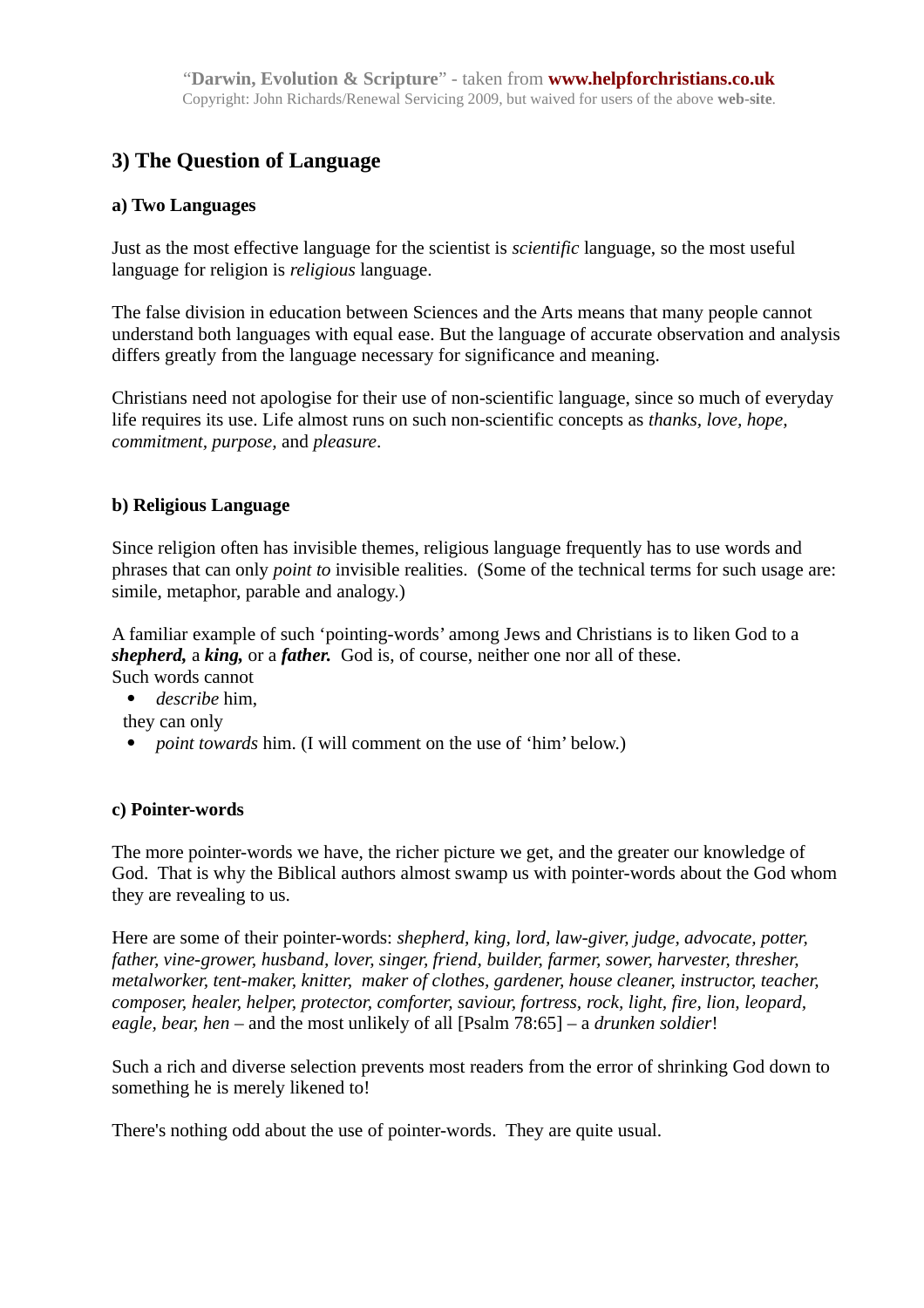Didn't one firm claim that its credit card was our 'flexible friend'? And there was an era when one brand of petrol 'put a tiger in your tank!' - which if taken literally would certainly make it go badly rather than well!

Robbie Burns used pointer-words for his beloved, when he likened her both to a 'red, red rose' and a 'melodie that's sweetly play'd in tune'. He believed the analogies were both true, but he knew for certain that they were not literal!

It is a common error to assume that for words to be 'true' they must be literal.

### **d) God, 'He' and Humanity**

Even the frequently-used word *'he'* is only a pointer-word to the invisible God. God is not male (or female for that matter). English only has the two words for something personal - 'he' or 'she'. It has never suited Christian religious experience, nor tallied with the teaching of Jesus, to call God 'it' – as if God were merely akin to gravity, a brick or an omelette.

Human life is the highest category of life of which we have a deep and first-hand knowledge, so it is not surprising that so many of the pointer-words used in Scripture (some of which are listed in the previous section) are human-based analogies.

Related to this is the way in which various Bible writers use 'human' images of God in their teaching. One account has him enjoying an evening stroll in the cool of the day [Genesis 3:8]. (Not an image that an Icelandic author would readily use!) Important human attributes, like our faces and hands, are too expressive and useful not to use when writing about God.

The great Jewish/Christian blessing based on a Psalm prays that God would: …*lift up the light of your countenance upon us, and give us peace.*

We have all probably experienced someone whose face has 'lit up' to see us. What a wonderful and comforting insight to learn that God is similarly pleased to meet us!

Fortunately, we are not required to believe that God literally has a face – and we would kill the image stone dead if we allowed our thoughts to wander in that direction! What problems there would be if God *did* have a face! At present he can be experienced everywhere. If he had a face, where would he put it? If the 'light' of God's countenance greeted me in England, how long would my friend Peter in Australia have to wait to enjoy the same Christian experience? How many Christians could see it at the same time? Would God show it to selected Christians according to rank or to need? Would he vary its colour to relate more meaningfully to different races?

You see, thinking literally - when it is inappropriate to do so - can lead us into a maze of absolute nonsense.

[The wonderful thing is that, in world history and in Christian belief, the invisible God himself solved the problem of our having to find adequate words merely to point to him. He became visible for us. That's what began at the first Christmas – *Emmanuel: God with us.* Since Jesus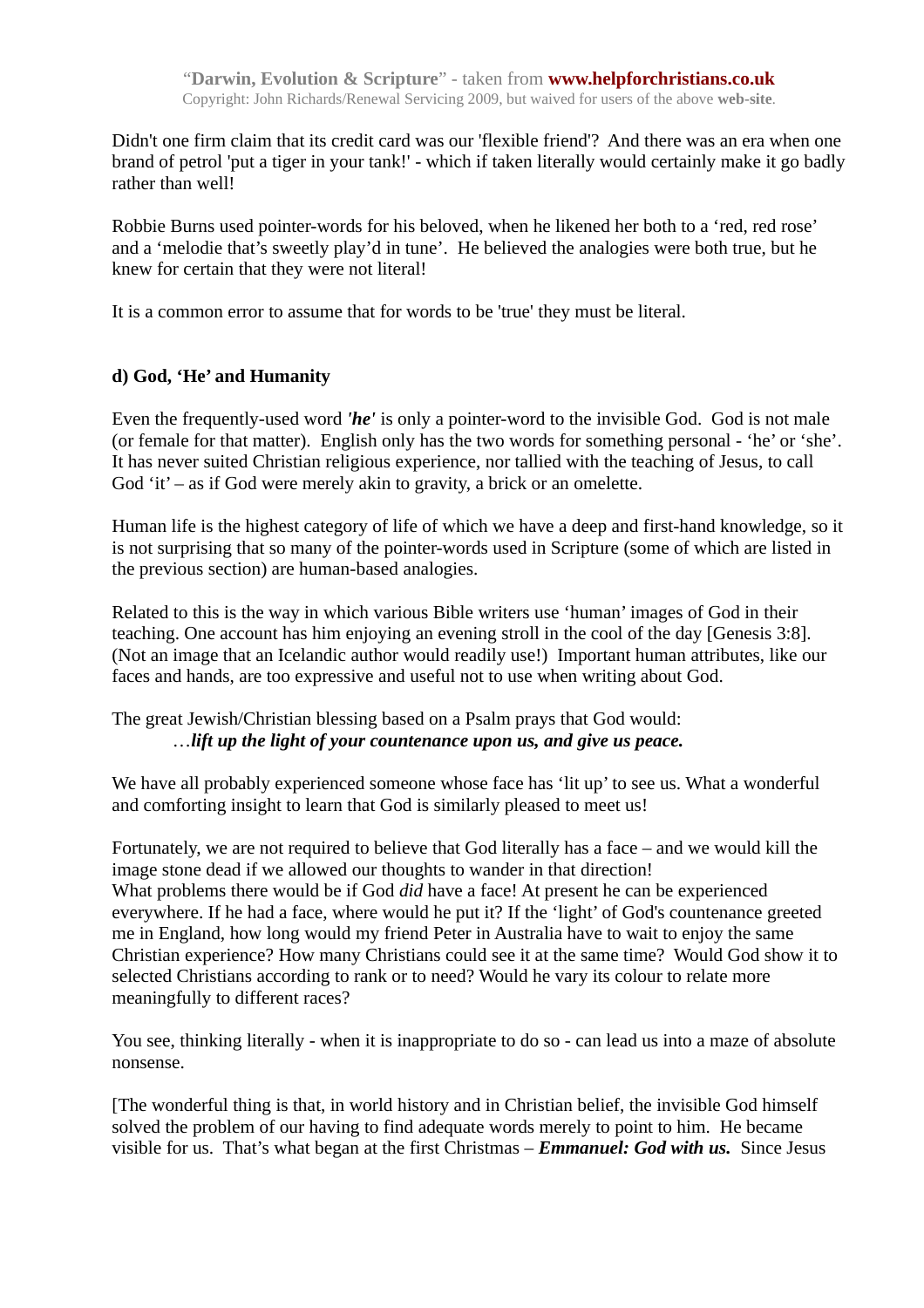was a male, from his cradle to his cross the word '*he*' was no longer a pointer-word to the invisible God, but – wonder of wonders – *'he'* became a literal description of God incarnate!]

### **e) The Power of Language**

The language of picture and parable has immense power, and often deals with the greatest things in life – with meaning, with love, with purpose, with significance, and with destiny. Religious language can be at its greatest when it is freed from being literal.

Here are two familiar examples.

Jesus's parables of the Prodigal Son and the Good Samaritan have influenced people world-wide for two millennia, because they guide us in each of our two great relationships – our relationship with God (The Prodigal Son) and our relationships with each other (The Good Samaritan).

The people described in them have become what many today would call 'icons' – such is their value, their standing and their relevance to us. They probably have had greater and longer influence than many famous world-leaders – yet they were most probably 'types' of people of Jesus's time and place, not specific individuals. They were verbal creations of Jesus's vivid storytelling, aimed to teach us - and teach us they do!

The questions 'Who actually *was* the Samaritan?' or 'What was the name of the Prodigal Son?' both miss the point. Neither question should even occur to us when Jesus is teaching us mighty truths about who our neighbour is, and what God himself is like!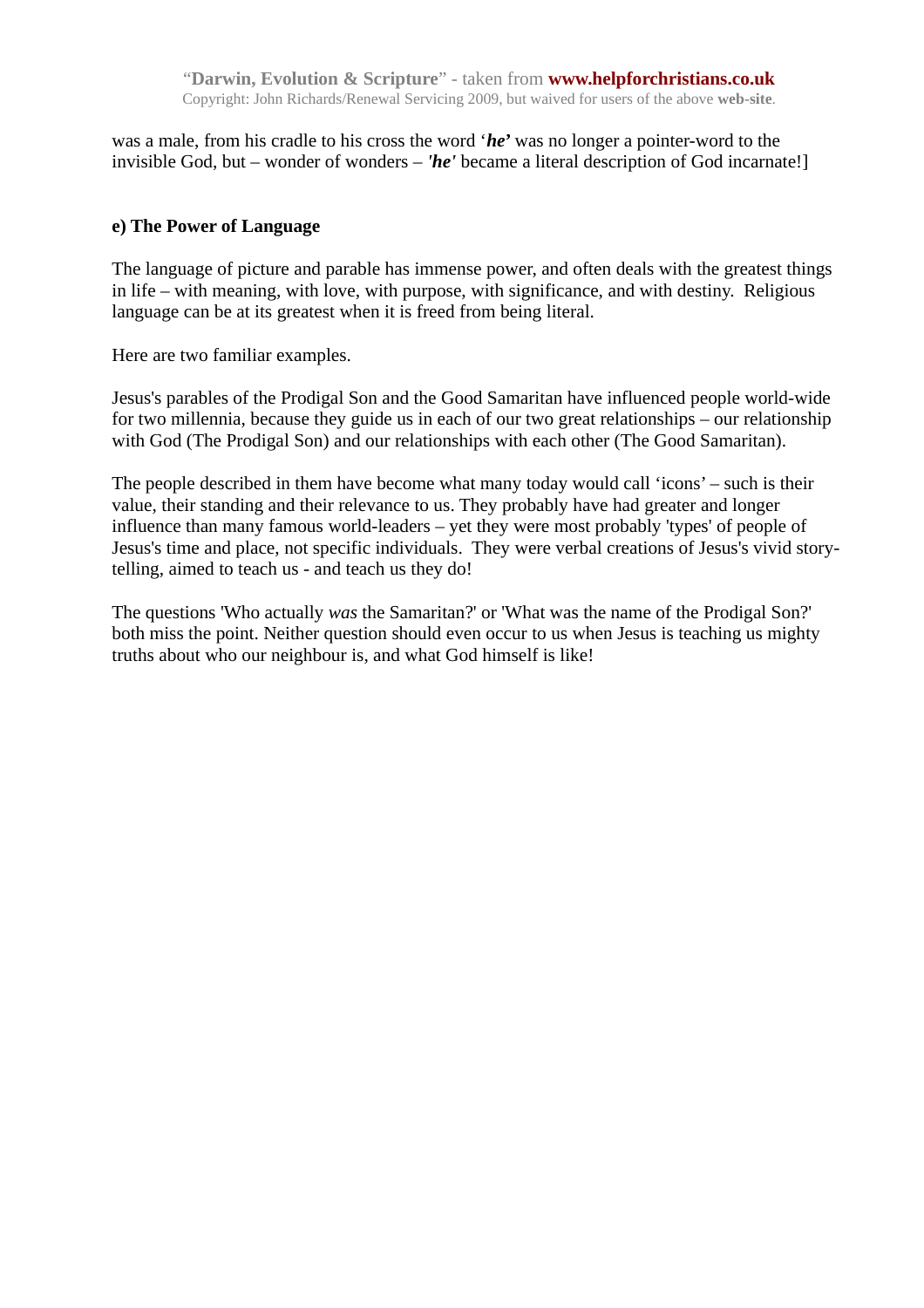## **4. The Message of Scripture**

### **a) Misunderstandings**

What I have written above may be unfamiliar to you, though most of you will, I suspect, have found much of it obvious. What will *not* have been obvious will have been its relation to the article's title 'Darwin, Evolution and Scripture'!

Let me assure you that everything written above is relevant to the title, because the alleged 'split' between Religion and Science becomes focused around the Genesis accounts of creation, especially that in Genesis chapter 1 (actually Genesis 1:1 - 2:3).

The tension between scientific deduction and religious belief is not inevitable, but arises largely from a series of failures to understand the items I have raised in Parts 1-3 of this article. Among them are:

- A failure to understand the main purpose of Scripture.
- A failure, therefore, to discern the range and focus of its authority.
- A failure to limit the use of Scripture to the purposes for which it was written.
- A failure to treat Scripture as a religious book that answers religious questions.
- A failure to understand the basic characteristics and aims of religious language.

### **b) Genesis revisited**

I read Genesis chapter 1 again recently. I did not stop to study it or read what Bible scholars say about it. I shall bring this article to a close by simply putting down what I felt Genesis chapter 1 most obviously teaches us. I wrote it straight-off as my immediate impression.

My reason for doing it that way, was because it simply demonstrates the outworking of the principles and insights that I have outlined in Parts 1-3.

### **c) Understanding**

As the main purpose of Scripture is to teach us about God, it is not surprising that it is the main purpose of the Bible's introduction in Genesis chapter 1.

What it teaches about God is summed-up in the great punch-line **In the beginning God created…**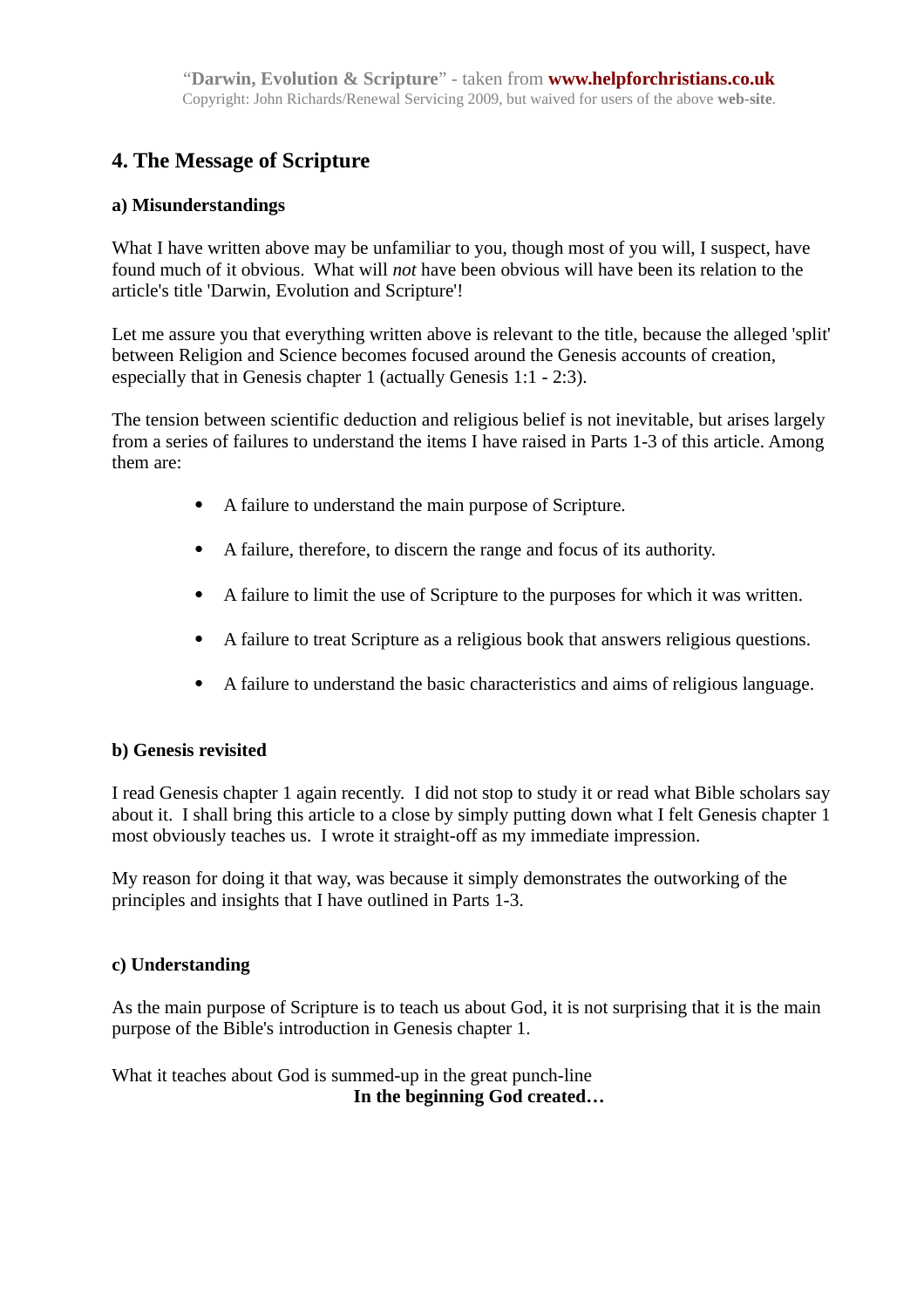Here are the first dozen truths I felt the account was teaching us.

- 1. That behind the universe in which we find ourselves, and before it was, and is, a divine being.
- 2. That what we know around us and beyond us is not an accident, or a chance, but a creation.
- 3. That the creation has order and reliability built into it.
	- (Interestingly, science requires order and reliability to function.)
- 4. That what was created was essentially and originally good.
	- (The Bible deals later with problems of evil.)
- 5. The Creator was responsible for all of Nature. It is a unity and whole, not a conglomeration.
- 6. The inbuilt abilities of Nature to flourish and grow are God-planned and God-given.
- 7. That humankind stands at the peak of the creation, and has the greatest likeness to God.
- 8. That Nature is humankind's God-given 'home' and resource, to cherish, use, and order.
- 9. That the man-woman unity in some special way reflects something of God himself.
- 10. That our human abilities to pro-create are God-given and God-purposed.
- 11. That God invites our human co-operation for his continuing and sustaining of humankind. (He commands them to *be fruitful and multiply* [Genesis 1:28].)
- 12. That God's 'resting' after Creation expresses his pleasure and enjoyment of his Creation. (The Jewish 'Sabbath' celebrates this weekly, when humankind are encouraged to stop and share God's delight, to pause, to enjoy creation, and to thank him.)

What exciting truths! What enormously positive implications they have for individuals, families, nations and the environment! Jews and Christians have the joy and responsibility of making them known.

It will have surprised some readers that my outworking of the principles upon which I base my love and study of Scripture did not bring me into conflict with the evolutionary theories of science. It is no surprise to me, because that is precisely why I wrote this article!

These great truths that Genesis teaches (some of which I have listed) cannot be questioned or undermined by Science. They cannot be examined in a laboratory. They lie outside the sphere of Science. Scientific theories of evolution could not, and do not, threaten or undermine any of the dozen *religious* truths outlined above.

Interestingly, however, there are two important items in which religious insights about Creation seem to dovetail neatly with the scientific analyses of its process.

- 1. Both point to the essential unity and reliability of what exists.
- 2. Both position humankind at the top of Nature's ladder.

Genesis does not record *scientific* truths in a *scientific* book to increase *scientific* understanding like Darwin's *The Origin of Species.*

Genesis expresses *religious* truths in a *religious* book to bring *religious* understanding, and it might be re-titled - *The Origin of All*.

Its scope is much much deeper, and infinitely wider.